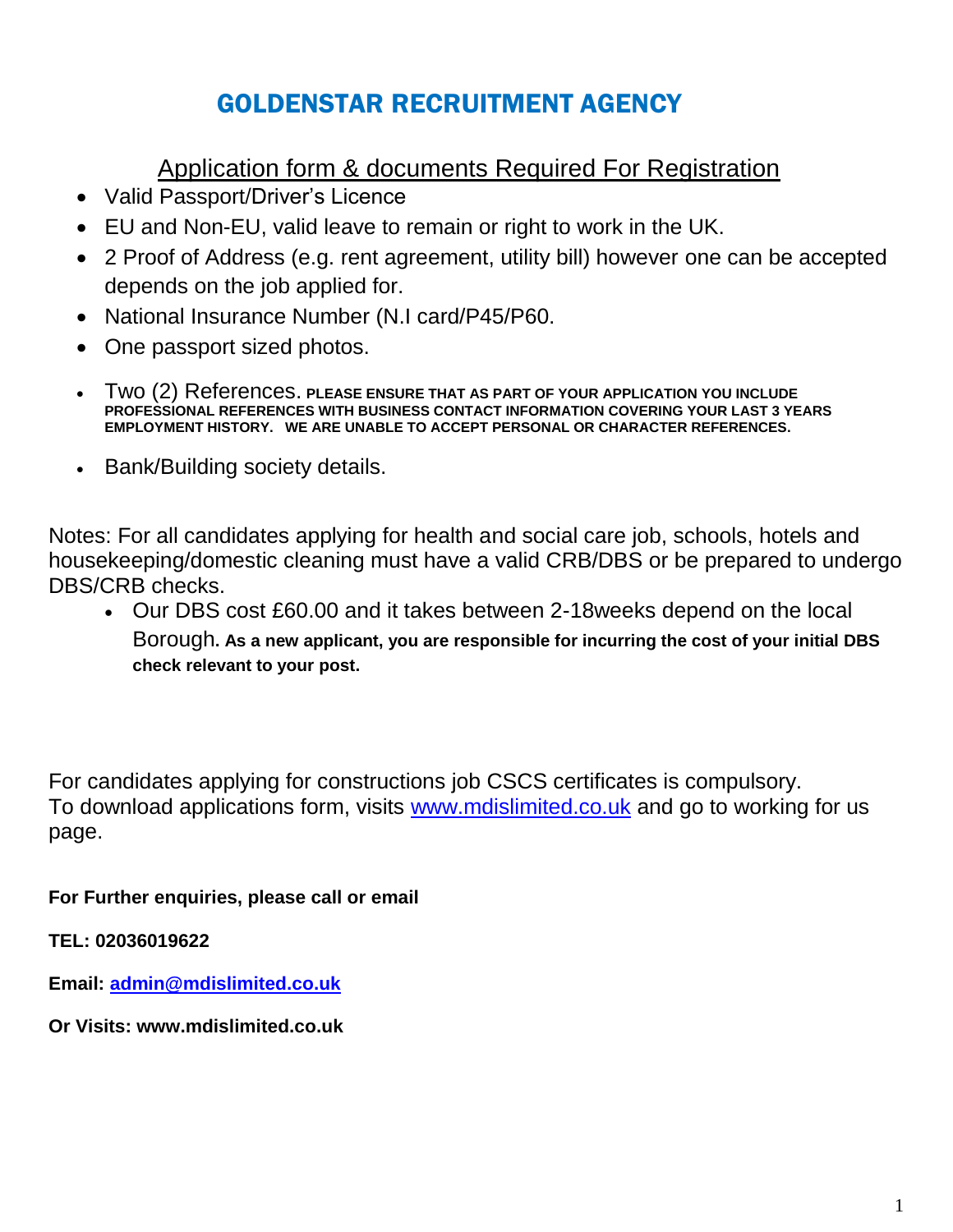

# GOLDENSTAR RECRUITMENT

# **APPLICATION FORM**

 ADDRESS: 652 HIGH ROAD LEYTON LONDON **E10 6RN** 

TEL: 02036019622

Trading name of GOLDENSTAR SERVICES LIMITED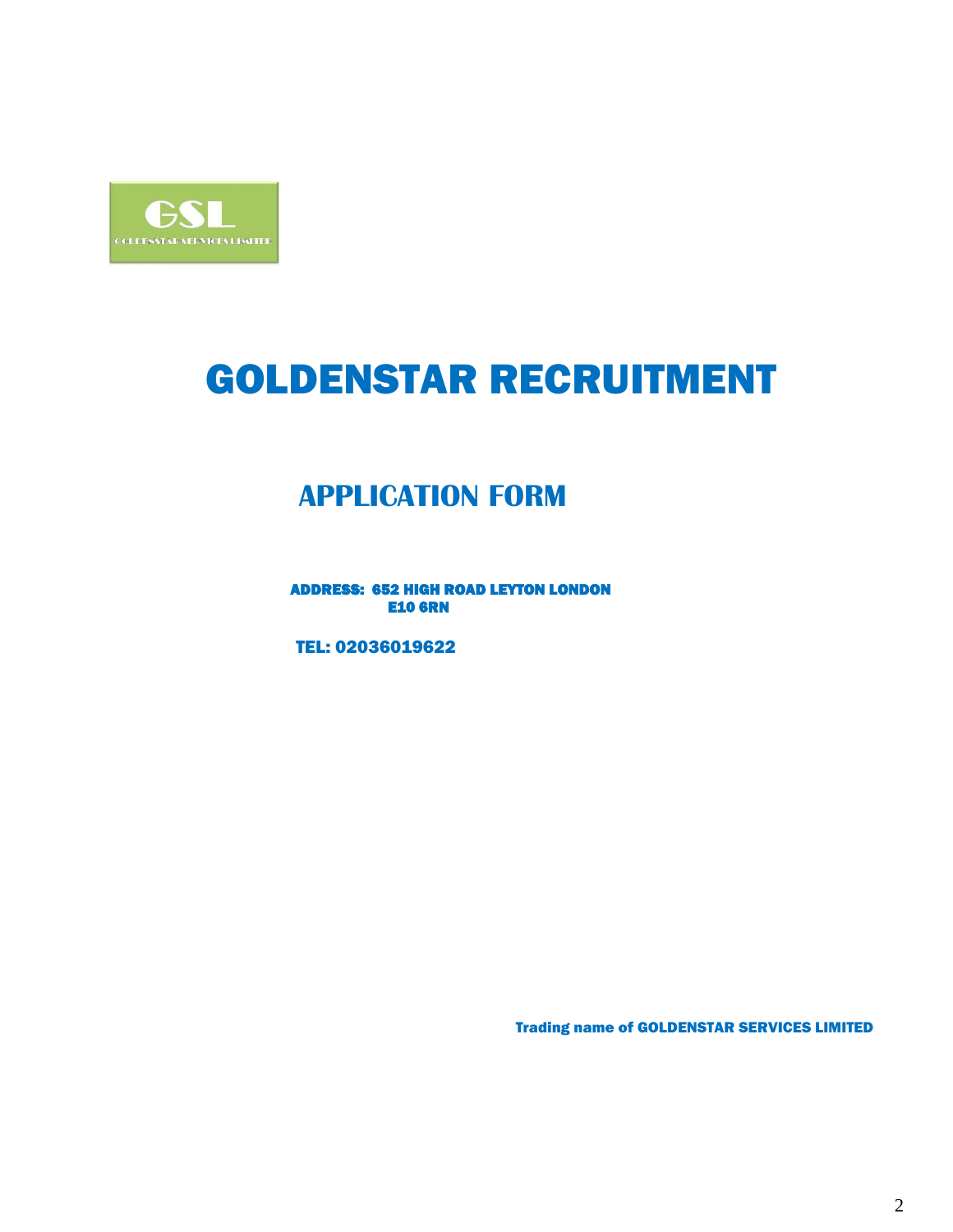# APPLICATION FOR EMPLOYMENT

## Please complete this Application Form in BLOCK CAPITALS. ALL questions are mandatory - if a question or section does not apply to you, insert 'N/A'

| <b>1. POST APPLIED FOR:</b> |  |
|-----------------------------|--|

**1**. POST APPLIED FOR: **2. REFERENCE:**

| <b>3. PERSONAL DETAILS</b>               |                                                          |                                                                                                                    |  |
|------------------------------------------|----------------------------------------------------------|--------------------------------------------------------------------------------------------------------------------|--|
| <b>Surname (Mr/Mrs/Miss/Ms/Other) Mr</b> |                                                          | <b>Address (including postcode)</b>                                                                                |  |
|                                          |                                                          |                                                                                                                    |  |
| <b>First Name:</b>                       |                                                          | <b>Home Tel No:</b>                                                                                                |  |
|                                          |                                                          |                                                                                                                    |  |
|                                          |                                                          | <b>Mobile Tel No:</b>                                                                                              |  |
|                                          |                                                          | Email:                                                                                                             |  |
| 3B. Do you have a disability? Yes/No     | (Please                                                  | Do you hold a current driving licence? Yes/No<br>(Please                                                           |  |
| delete)                                  |                                                          | delete)                                                                                                            |  |
|                                          | If registered disabled, please state the nature of       | Do you own a car? Yes/No<br>(Please<br>delete)                                                                     |  |
| your disability.                         |                                                          | 4. National Insurance Number:                                                                                      |  |
|                                          |                                                          |                                                                                                                    |  |
|                                          | 3C. Do you have any injury/illness that will affect      | Are you related to or do you have any connection with any                                                          |  |
|                                          | your ability to carry out your assignments? Yes/No       | management member of Goldenstar services Limited? If                                                               |  |
| (please delete)                          |                                                          | yes, please give details.                                                                                          |  |
|                                          | If Yes, please give brief details of any injury/illness: |                                                                                                                    |  |
|                                          |                                                          |                                                                                                                    |  |
|                                          |                                                          |                                                                                                                    |  |
|                                          |                                                          |                                                                                                                    |  |
| <b>5. PRESENT EMPLOYMENT</b>             |                                                          |                                                                                                                    |  |
| <b>Job Title:</b>                        |                                                          | <b>Employer's Name and Address:</b>                                                                                |  |
|                                          |                                                          |                                                                                                                    |  |
| Salary £                                 | Scale:                                                   |                                                                                                                    |  |
|                                          |                                                          |                                                                                                                    |  |
| <b>Other benefits:</b>                   |                                                          |                                                                                                                    |  |
|                                          |                                                          |                                                                                                                    |  |
| <b>Start date:</b>                       | <b>Notice Required:</b>                                  |                                                                                                                    |  |
|                                          |                                                          | Please outline your duties, identifying your role in the organisation and if applicable, give details of staff who |  |
| report to you.                           |                                                          |                                                                                                                    |  |
|                                          |                                                          |                                                                                                                    |  |
|                                          |                                                          |                                                                                                                    |  |
|                                          |                                                          |                                                                                                                    |  |
|                                          |                                                          |                                                                                                                    |  |
|                                          |                                                          |                                                                                                                    |  |
|                                          |                                                          |                                                                                                                    |  |
|                                          |                                                          |                                                                                                                    |  |
|                                          |                                                          |                                                                                                                    |  |
|                                          |                                                          |                                                                                                                    |  |

**6. EMPLOYMENT HISTORY**

**Please give full details of your employment history and account for any gaps.**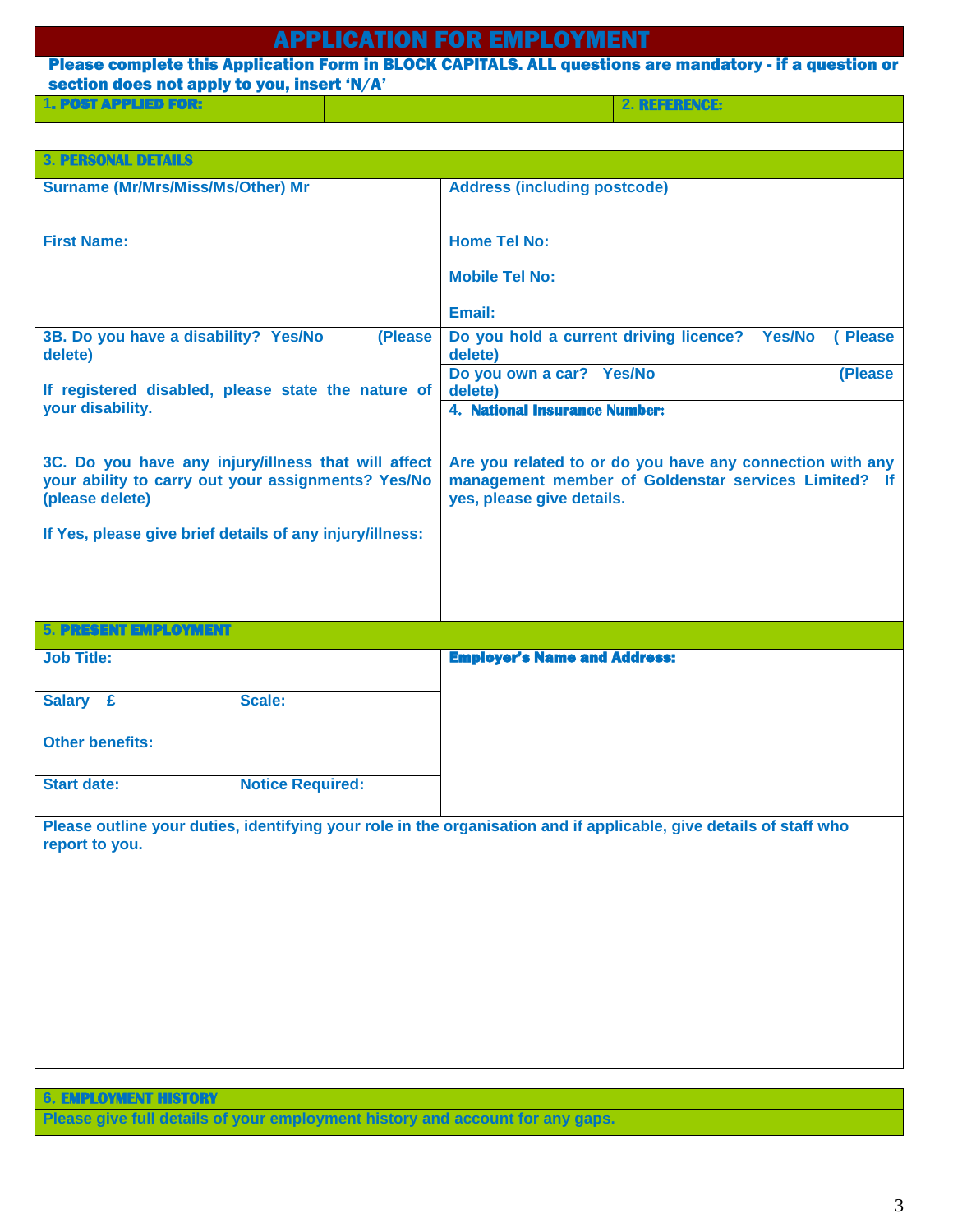| <b>Employer's Name and Address</b> | <b>Post held</b> | <b>Dates</b> | <b>Reason for leaving</b> |
|------------------------------------|------------------|--------------|---------------------------|
|                                    |                  |              |                           |
|                                    |                  |              |                           |
|                                    |                  |              |                           |
|                                    |                  |              |                           |
|                                    |                  |              |                           |
|                                    |                  |              |                           |
|                                    |                  |              |                           |
|                                    |                  |              |                           |
|                                    |                  |              |                           |
|                                    |                  |              |                           |
|                                    |                  |              |                           |
|                                    |                  |              |                           |
|                                    |                  |              |                           |
|                                    |                  |              |                           |
|                                    |                  |              |                           |
|                                    |                  |              |                           |
|                                    |                  |              |                           |
|                                    |                  |              |                           |
|                                    |                  |              |                           |
|                                    |                  |              |                           |
|                                    |                  |              |                           |

# **7.** VOLUNTARY WORK EXPERIENCE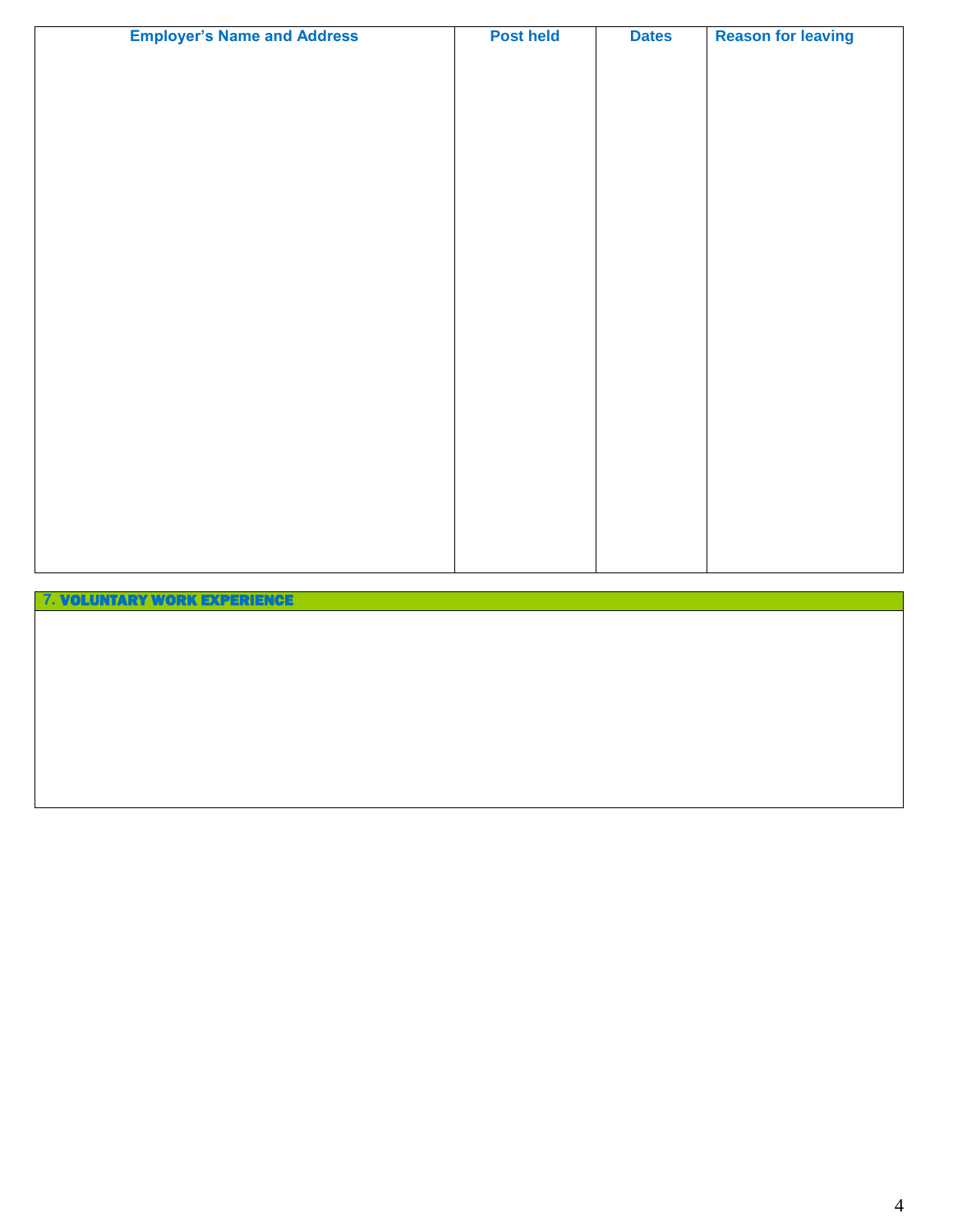| <b>8. EDUCATIONAL &amp; PROFESSIONAL QUALIFICATIONS</b>                          |                       |              |
|----------------------------------------------------------------------------------|-----------------------|--------------|
| <b>Institutions</b><br>(school, Universities, college,<br>professional body etc) | <b>Qualifications</b> | <b>Dates</b> |
|                                                                                  |                       |              |

| 9. RELEVANT TRAINING COURSES ATTENDED (Please list only those relevant to the post applied for) |
|-------------------------------------------------------------------------------------------------|
|-------------------------------------------------------------------------------------------------|

**10. PERSONAL STATEMENT**

**You must give examples to illustrate your experience**

**Please tell us your reasons for applying and how you meet the criteria identified in the job description and person specification**

**will be shortlisted on the evidence you provide on this form so please provide background and context** 

**For example, if the person specification requires 'Experience of providing support to a vulnerable service user group', tell us what you have done in the past to demonstrate you meet this criteria**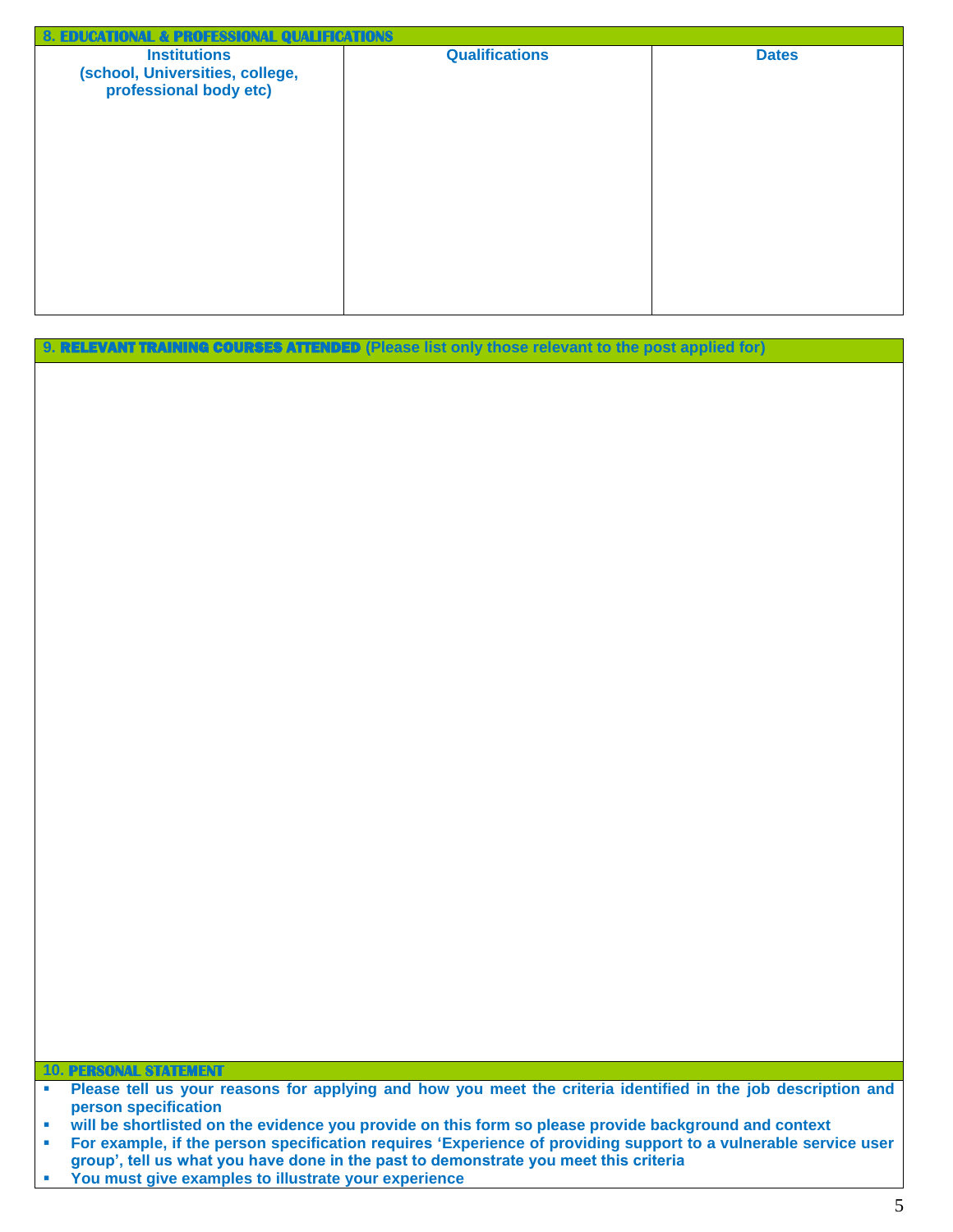**If you need additional space, please continue on a separate sheet.**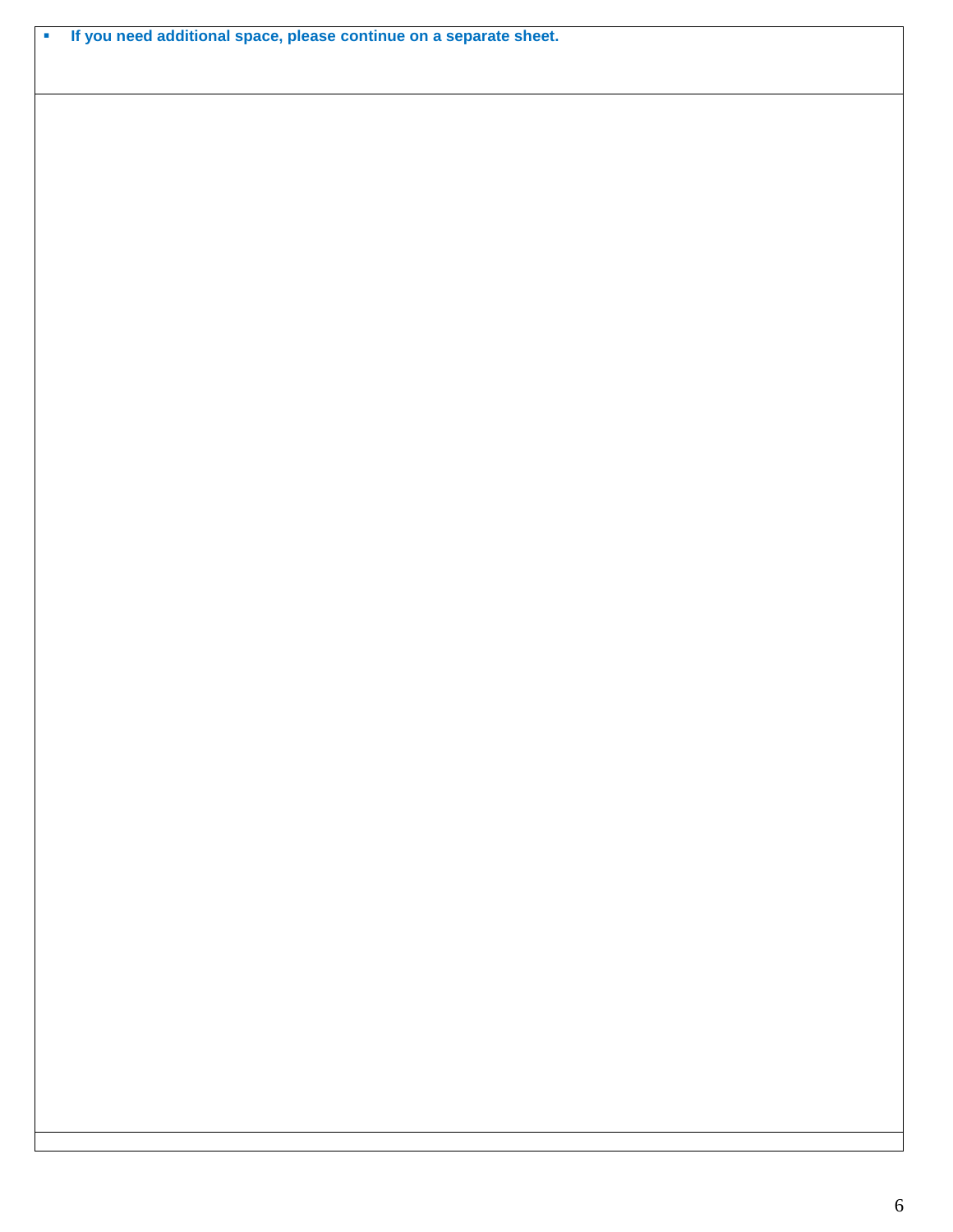### **11. REHABILlTATION OF OFFENDERS ACT**

### **DECLARATION**

Criminal Records: Please note that under new filtering rules - certain offenses may be removed from your criminal record after 11 years (5.5 years if you were under the age of 18) Cautions will be removed after 6 years (2 years if you were under the age of 18); providing that this was your only offence and did not result in a custodial sentence. Serious offences will never be filtered. If you are unsure of whether your conviction/caution/reprimand is filtered, please see the DBS website for more information before signing the declaration. If you do not declare a conviction/caution/reprimand that later appears on your DBS this could result in dismissal or non-employment.

### Please tick:

Do you have any convictions, cautions or reprimands that are not "protected" as defined by the Rehabilitations of Offenders Act (amended 2013)? The North State of December 2013) and the North State of North State and North State of North State and North State and North State and North State and North State and North State and North

Are you aware of any Police enquiries undertaken following allegations made against you, which may have a bearing on your suitability for this post? The North State of North State of North State of North State of North State of North State of North State of North State of North State of North State of North State of North Stat

Have you ever had a Police check in another country? If so, please provide details below and enclose a copy if held. Yes No

If you have answered yes to any of the above, please give details below:

### 12. WORKING TIME REGULATION

I have read and understood the Working Time Regulations and I hereby consent that

- 1. I do not wish to work more than 48hrs per week.
- 2. I do wish to work more than 48hrs per week.

Print Name

Signed Date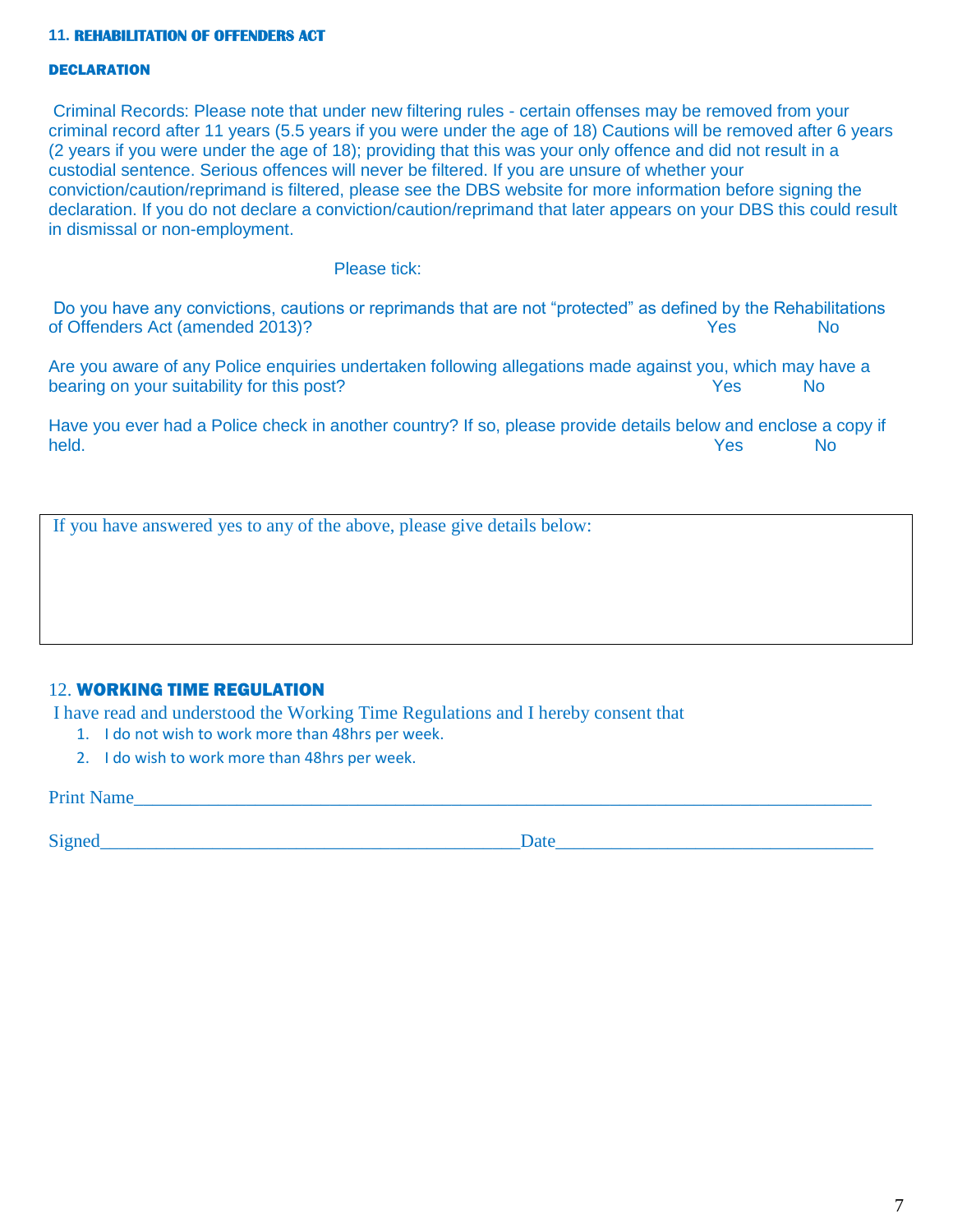### 13. HEALTH QUESTIONAIRES

NB. The completion of this part is voluntary; however by filling it in, you are helping to ensure both your own safety and that of others who may be affected by your work activities.

- Have you ever had a medical condition or are you receiving any medical treatment that might affect your fitness to work with the agency? Yes or No (delete whichever not applicable)
- Epilepsy, faints, fit or blackouts? Yes/No
- Disease of the heart or circulation, angina or high blood pressure? Yes/No
- Musculoskeletal problems? Yes/No
- Problems with your eyesight despite wearing glasses/contact lenses or colour blindness? Yes/No
- Significant hearing loss? Yes/No
- Any symptoms of Hand Arm Vibration Syndrome (HAVS) including vibration white finger? Yes/No
- Been treated for alcohol or drug abuse? Yes/No
- Are you currently taking any medication or received in-patient treatment for any mental health? Yes/No
- Diabetes? Yes/No
- Back/Spine Problems? Yes/No
- Chronic chest disorder? Yes/No
- Have you had a major surgery? Yes/No
- Physical disability making mobility/lifting/handling/pushing/climbing and walking difficult? Yes/No

Are there any health problem's not listed above which you think may affect you while working? Yes/No If yes,

 $\_$  , and the set of the set of the set of the set of the set of the set of the set of the set of the set of the set of the set of the set of the set of the set of the set of the set of the set of the set of the set of th

Please state

Name:  $\Box$ 

### Declaration by Applicant's.

I certify that to the best of my knowledge and belief the above answers are true and complete. I understand that medical information gained from the questionnaire will remain confidential but will be used by the agency manager to seek advice from the company occupational health provider about my fitness to undertake the duties for which I am engaged in, and I am consent to this information being used for the purpose of my fitness to perform my duties by the agency.

| Signed: | Date: |
|---------|-------|
|         |       |

Thank you for completing this questionnaire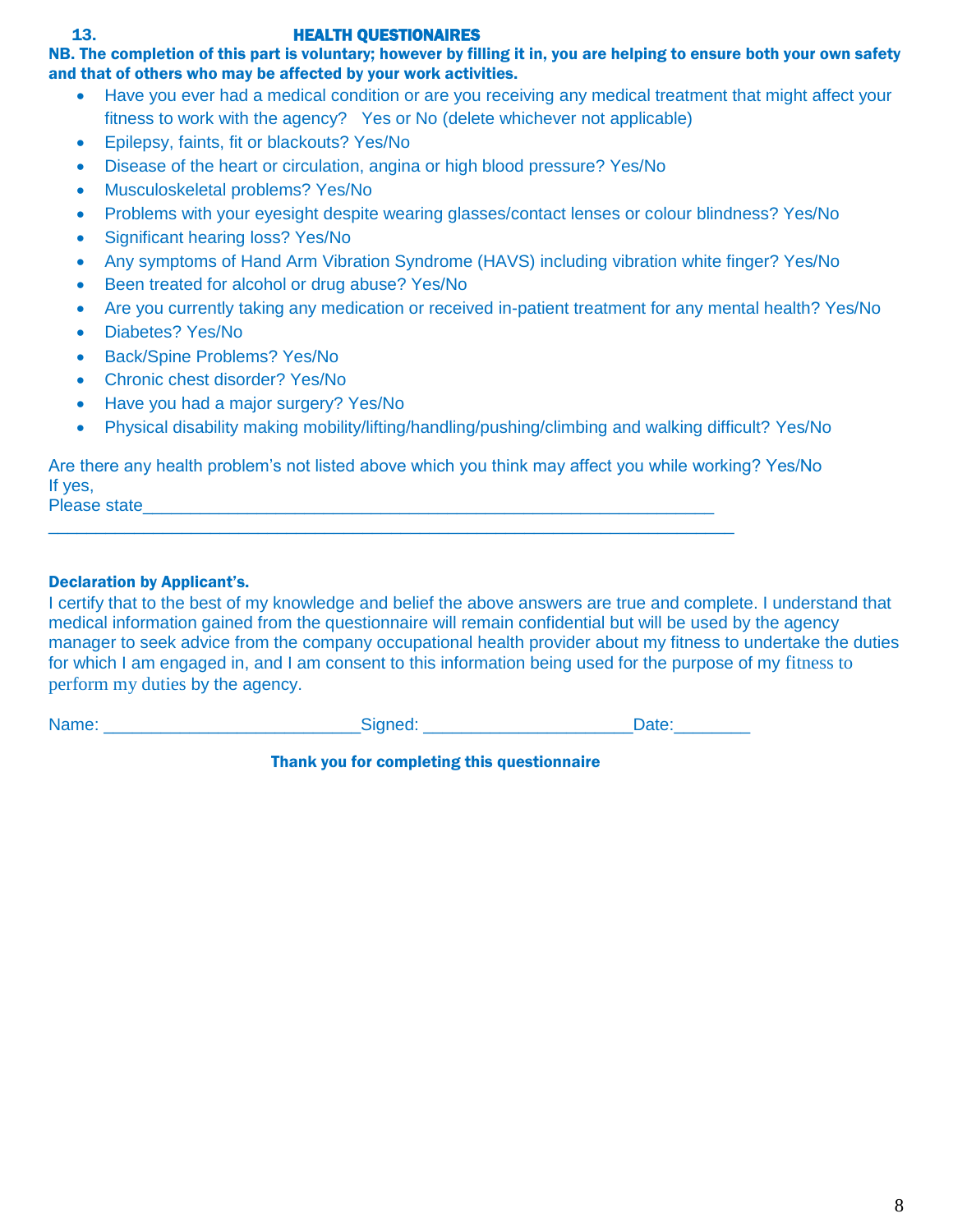### **14. REFERENCES**

**Please provide details of two persons other than relatives who have agreed to give an opinion of your ability, experience and qualifications. One must be your current or most recent employer. Goldenstar recruitment requires one character and a professional reference form to be completed by your referees.**

| <b>Name</b>                                         | <b>Name</b>                                         |  |
|-----------------------------------------------------|-----------------------------------------------------|--|
| <b>Position:</b>                                    | <b>Position:</b>                                    |  |
| <b>Organisation:</b>                                | <b>Organisation:</b>                                |  |
| <b>Address:</b>                                     | <b>Address:</b>                                     |  |
|                                                     |                                                     |  |
|                                                     | Tel No.                                             |  |
| Tel No.                                             |                                                     |  |
| Fax No.                                             | Fax No.                                             |  |
| Email.                                              | Email.                                              |  |
| Capacity in which you are known to the referee      | Capacity in which you are known to the referee      |  |
|                                                     |                                                     |  |
| May we contact this referee if you are shortlisted? | May we contact this referee if you are shortlisted? |  |
| <b>Yes/No</b><br>(Please delete)                    | <b>Yes/No</b><br>(Please delete)                    |  |

### **Please read this carefully before signing**

**I understand that the appointment, if offered will be subject to information given on this form being correct. I have read and, if appointed am prepared to accept, the terms set out in the conditions of employment and job description.**

I understand and agree that if so required I will make a Statutory Declaration in accordance with the provision of the Statutory Declarations Act 1835, in confirmation of previous employment I understand that some of the information I have provided in this application will be held on a computer and some or all will be held in manual records.

I consent to Goldenstar services limited reasonable processing of any sensitive personal information obtained for the purpose of establishing my medical condition and future fitness to perform my duties. I accept that I may be required to undergo a medical examination where requested by the company. Subject to the access to Medical Records Act 1988, I consent to the results of such examinations to be given to the company. Authorisation to obtain information

I authorise Goldenstar services limited and or, its nominated agent to approach previous employers, schools /Colleges, character references and government agencies to verify that the information I have provided is correct I authorise Goldenstar Services limited and or, its nominated agent to make a consumer information search with a credit reference agency and a sanction list checks, records of these searches will be kept and may be shared with other credit reference agencies.

### DOCUMENTS FOR EMPLOYMENT SCREENING PURPOSE.

All Personal data will be used for the purpose of recruitment and employment screening. All documents that are submitted to establish your identity and proof of residence may be checked.

| Name:                                                           | <b>Signed</b> | <b>Dated</b>                  |  |
|-----------------------------------------------------------------|---------------|-------------------------------|--|
| Thank you for completing the application form                   |               |                               |  |
| Please return this form to 652 Leyton High Road London E10 6RN. |               | <b>GOLDENSTAR RECRUITMENT</b> |  |